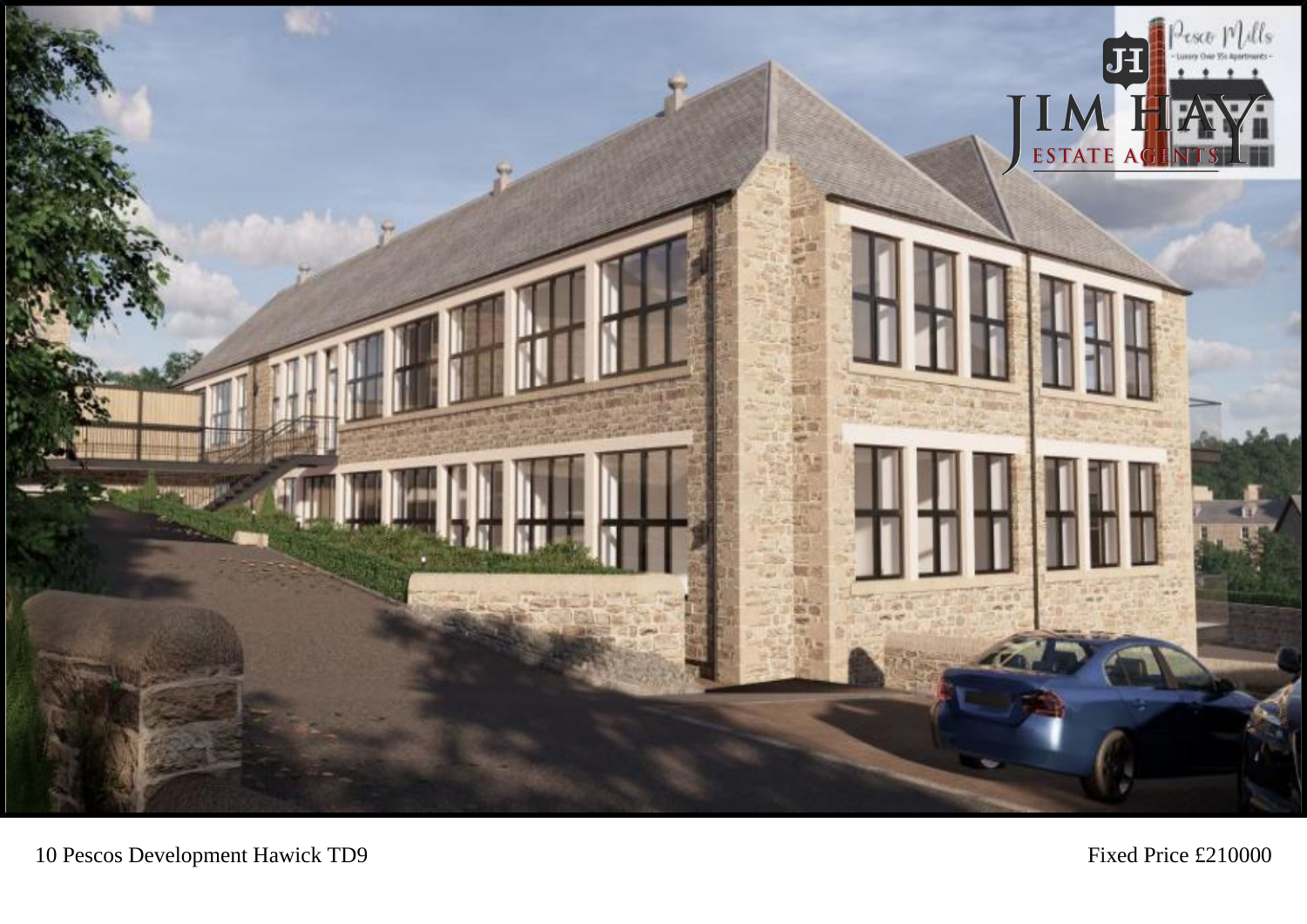## **10 Pescos Development Hawick TD9**

Peter Scott knitwear factory has had a long association with the town of Hawick dating back to the 1800s. Located at their Buccleuch Street premises for many a year, until its closure a few years ago, due to the decline in knitwear manufacturing throughout the country.

The factory was purchased in recent times by Pesco Developments Ltd, with a view to turning the former knitwear premises into luxury over 55s apartments. We are delighted to say the development of the first phase of 10 stunning apartments is now underway.

Hawick has long been crying out for such a development, a safe secure residence where like-minded over 55s, can enjoy quality living in a peaceful environment.

Many mature couples live in large family houses, a high proportion of which are on the boundaries of the town or at the top of a hill, due to the very nature of the towns layout. Most have large gardens, which they now struggle to maintain, or perhaps they reside near a river and have fear of flooding, all points that I have heard people make in the last few years.

At Pesco Mills, you will have none of these concerns; you will be living in a safe, secure development, with your own private parking space, landscaped gardens, easy flat walking access to the town centre, beside like-minded people.

We hope to have the show-house available for viewing in May 2021, but reservations and deposits are now being taken, with several apartments already reserved. You can reserve from as little as £1000 today, giving you the security that you get the apartment you want and the time if required to sell your own property.

If you are ready to make the move, to downsize without compromise on quality, size and location, now's the time, don't worry about the sale of your own property, we can undertake that, ensuring a seamless process from start to finish.

Start living your retirement dream now, "Don't Delay Call Jim Hay" now to reserve your new home.





#### General Specification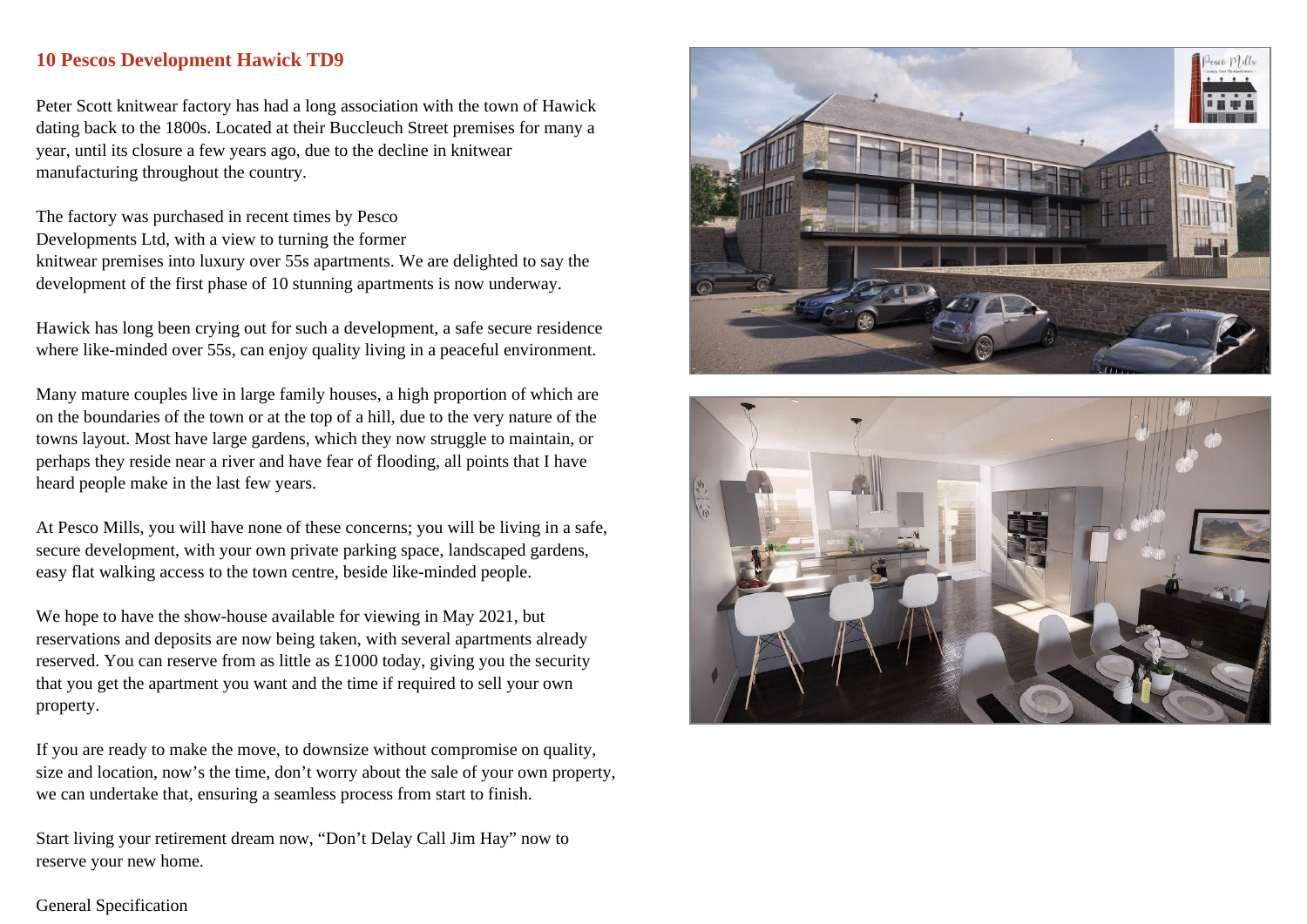\*Each apartment is very individual in size and layout, but all have the same highend specification and quality design features.

\*Located over 2 floors, with 5 apartments on each level, 5 apartments on each level, 5 with lift access, all with private covered under parking or designated parking space. Most apartments have a private balcony or Juliet style balcony.

\*The upper floor apartments, all have vaulted ceilings in the open-plan kitchen/dining/living areas, with light flooding in from the large windows, some of which have windows on 3 sides.

\*Each apartment apart from No. 2, has 2 bedrooms, one with en-suite.

\*Each apartment shall be fitted with a high specification kitchen and bathrooms, with clients having the opportunity to pick their own style from a selected list, once their apartment has been reserved.

\*The apartments are serviced by mains gas, electric and water, all will have separate combi-boilers.

\*Alarm systems are fitted as standard, as are connections to the development CCTV system. Also as standard is the door entry system and hard wired "Sonus" speakers system in each apartment.

\*A factors charge shall be payable by each owner for the maintenance and upkeep of all communal areas, security systems, roofing, lift maintenance etc. we envisage this fee being IRO £60-£70 PCM. no 4 has its own private entrance to the rear.

\*At least one person on the title deeds must be aged 55 or over.

### **What we like about this property**

OVER 55s LIVING, SAFE & SECURE, BALCONIES, MODERN LIVING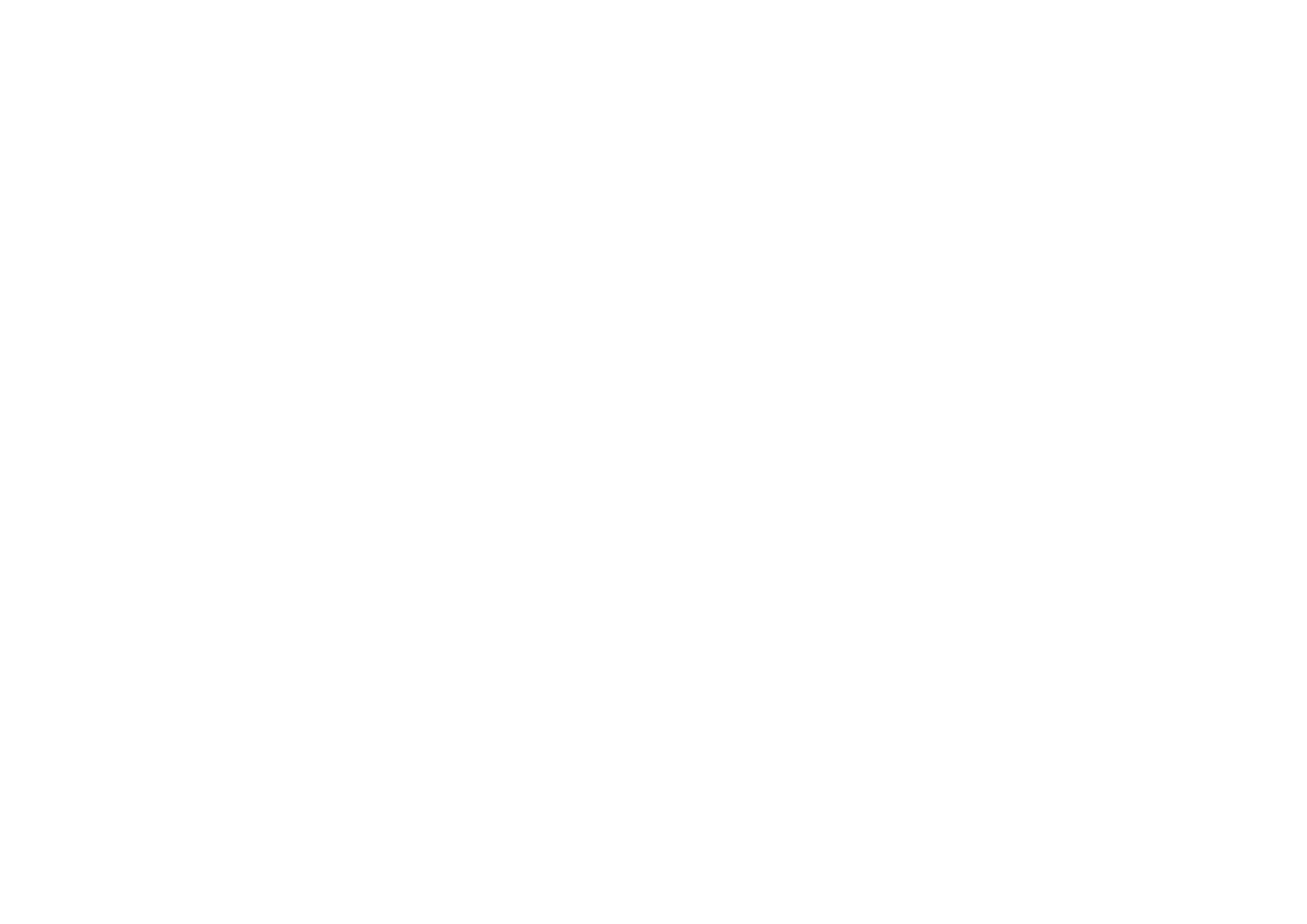